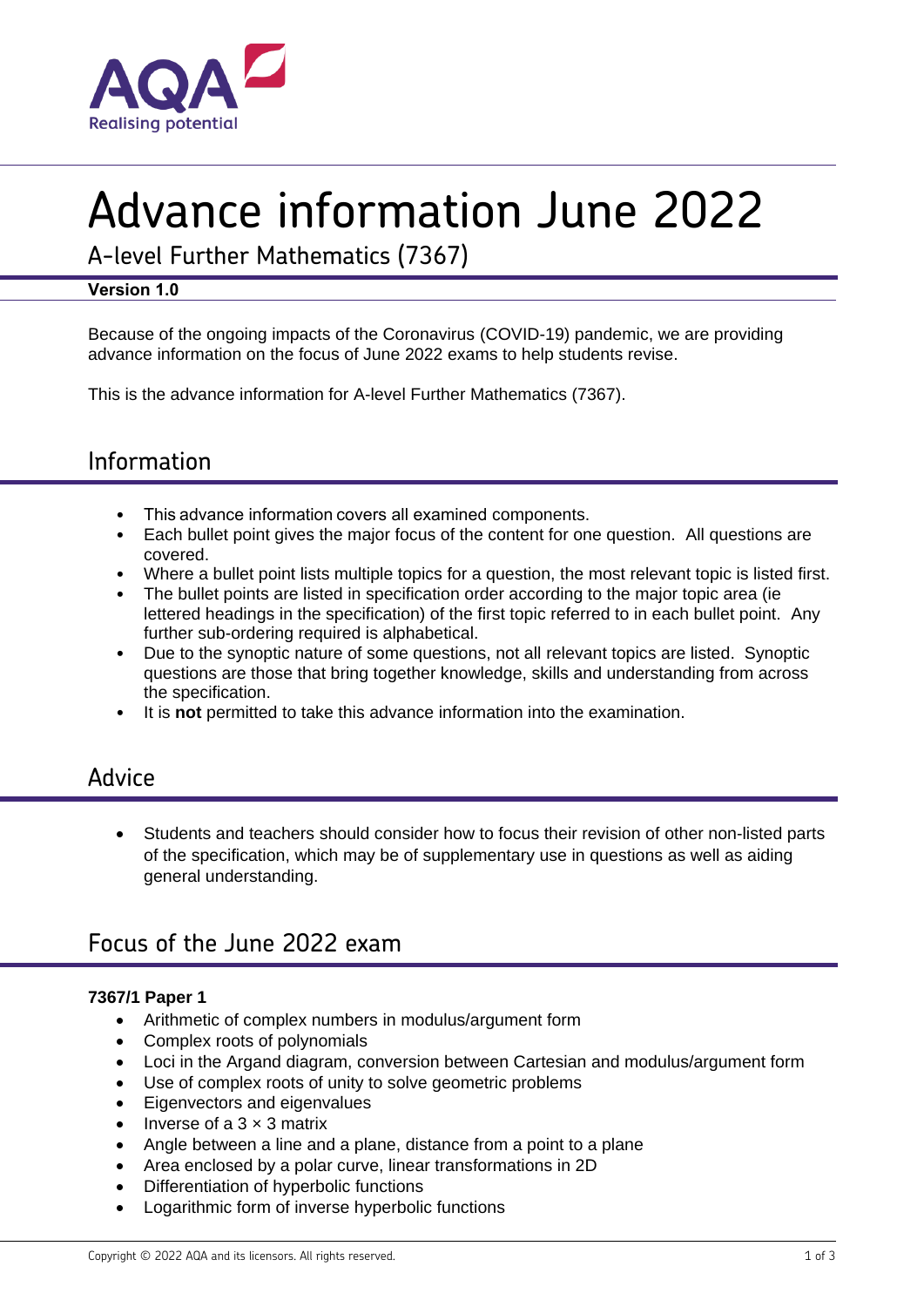- Damped harmonic motion where damping force is proportional to velocity, types of damping, forming equations for simple harmonic motion using Hooke's Law
- Simple harmonic motion

#### **7367/2 Paper 2**

- Proof by induction
- Arithmetic of complex numbers in real/imaginary form
- Eigenvectors and eigenvalues
- Representation of 2D linear transformations using matrices
- Finding Maclaurin series of a function, use in evaluation of limits
- Graphs of conic functions, transformations of graphs
- Rational functions with linear numerator and denominator, associated inequalities
- Roots and coefficients of polynomials
- Mean value of a function
- Volume of revolution
- Graphs of hyperbolic functions
- Coupled first order differential simultaneous equations
- Solving first order differential equations analytically, Euler's method (improved) for solving first order differential equations
- Mid-ordinate rule

#### **7367/3M Paper 3 Mechanics**

- Dimensional analysis to predict formulae
- Conservation of momentum for collisions in 2D
- Impulse of a variable force
- Conservation of energy, work done and kinetic energy
- Power
- Work done by a variable force, kinetic energy, conservation of energy
- Vectors in the context of circular motion
- Centre of mass of a system of particles
- Conditions for sliding and toppling, centre of mass of a composite body

## **7367/3S Paper 3 Statistics**

- Probability distribution function for discrete random variable (DRV); mean, variance and standard deviation of a DRV; sums of independent RVs
- Properties of the discrete uniform distribution
- Poisson probabilities: sum of independent Poisson distributions; mean, variance and standard deviation of Poisson distribution
- Means and medians of CRVs, cumulative distribution function
- Probability density function for a continuous random variable (CRV)
- Rectangular distribution
- Chi-squared test for association, Yates correction, Type I and II errors
- Functions to represent the exponential distribution, probabilities
- Confidence interval and hypothesis test for mean of a normal distribution from small sample

#### **7367/3D Paper 3 Discrete**

- Euler's formula for connected planar graphs
- Kuratowski's theorem
- Route inspection problems
- Network flow augmentation
- Critical path analysis, earliest start times, latest finish times, critical activities